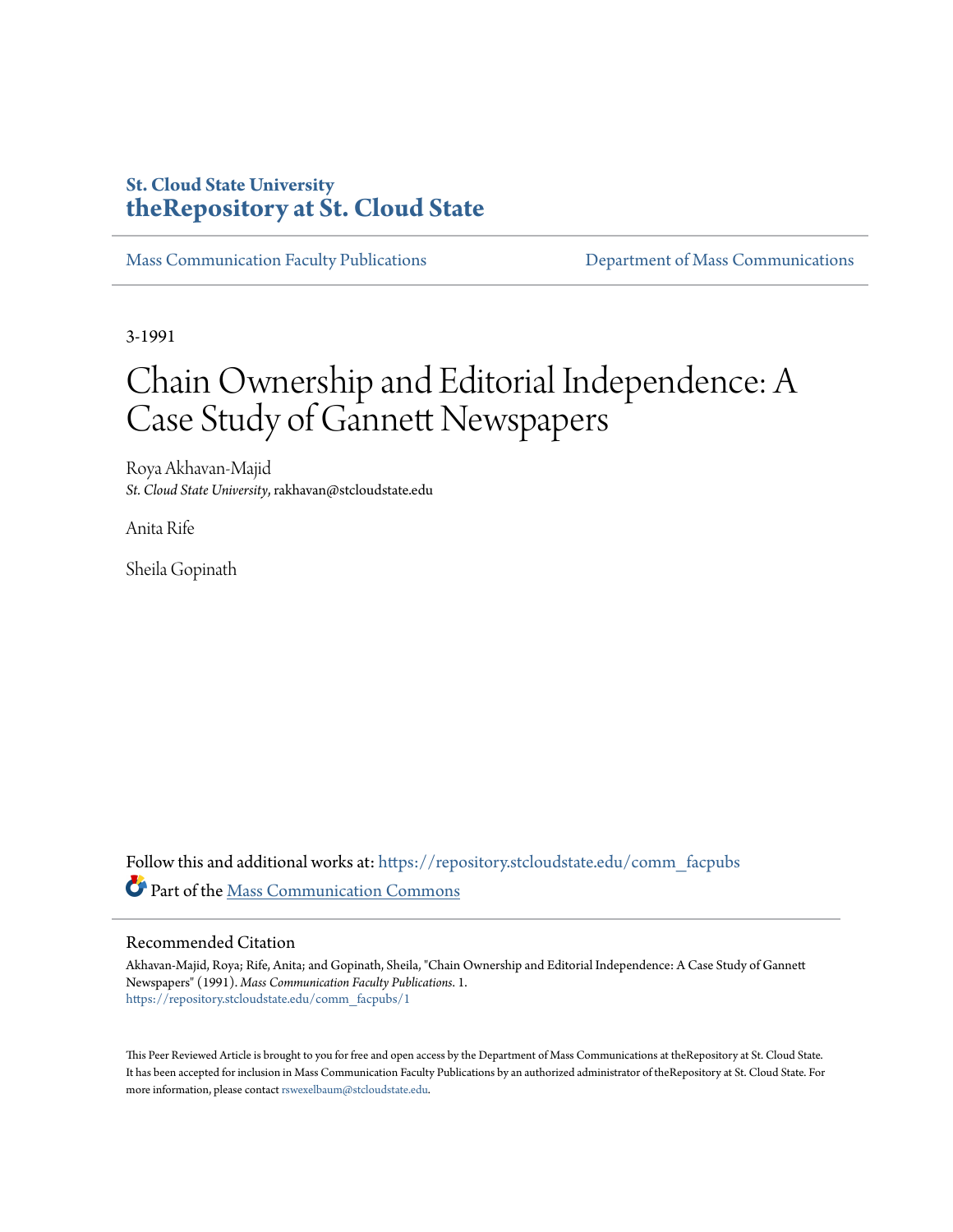# **Chain Ownership and Editorial Independence: A Case Study of Gannett Newspapers**

## By Roya Akhavan-Majid, Anita Rife, and Sheila Gopinath

A comparison of the editorial positions taken on three public issues in 1989 by 56 newspapers in the Gannett group with a matched set of 155 other newspapers finds that Gannett newspapers were more likely to take positions, but also less likely to vary in the positions taken. (Also, 72% of the Gannett newspapers responded to the survey of editors versus 52% of the matched set of editors queried.) The study did not seek to find evidence that the newspapers were influenced by higher headquarters, but does suggest a number of ways that subtle influences may work within groups.

For the last few decades, the rapid rise of newspaper chains in the United States has been the subject of extensive criticism by media observers. A major point of criticism in this context has been the threat posed by such concentration to the basic premises of freedom of information and plurality of voices in a democratic society. As expressed by press critic, Ben Bagdikian,

> True freedom of information requires three conditions: the opportunity to read and watch anything available; a diversity of sources from which to choose; and media systems that provide access for those who wish to reach their fellow citizens. In democratic countries the first condition is generally met. But the media titans are reducing the scope of the other two everywhere as they take over more and more once-independent companies.<sup>1</sup>

Conceptually, this criticism is based on a premise of central editorial control within each conglomerate. It is assumed that as each media outlet is acquired by a conglomerate, it begins automatically to take on the voice of its new owner.

Despite the extensive polemic debate surrounding the issue of media concentration, relatively few studies have examined the effect of chain ownership on editorial independence. Whether a central mechanism of control does in fact operate within chain owned newspapers, therefore, remains an open empirical question.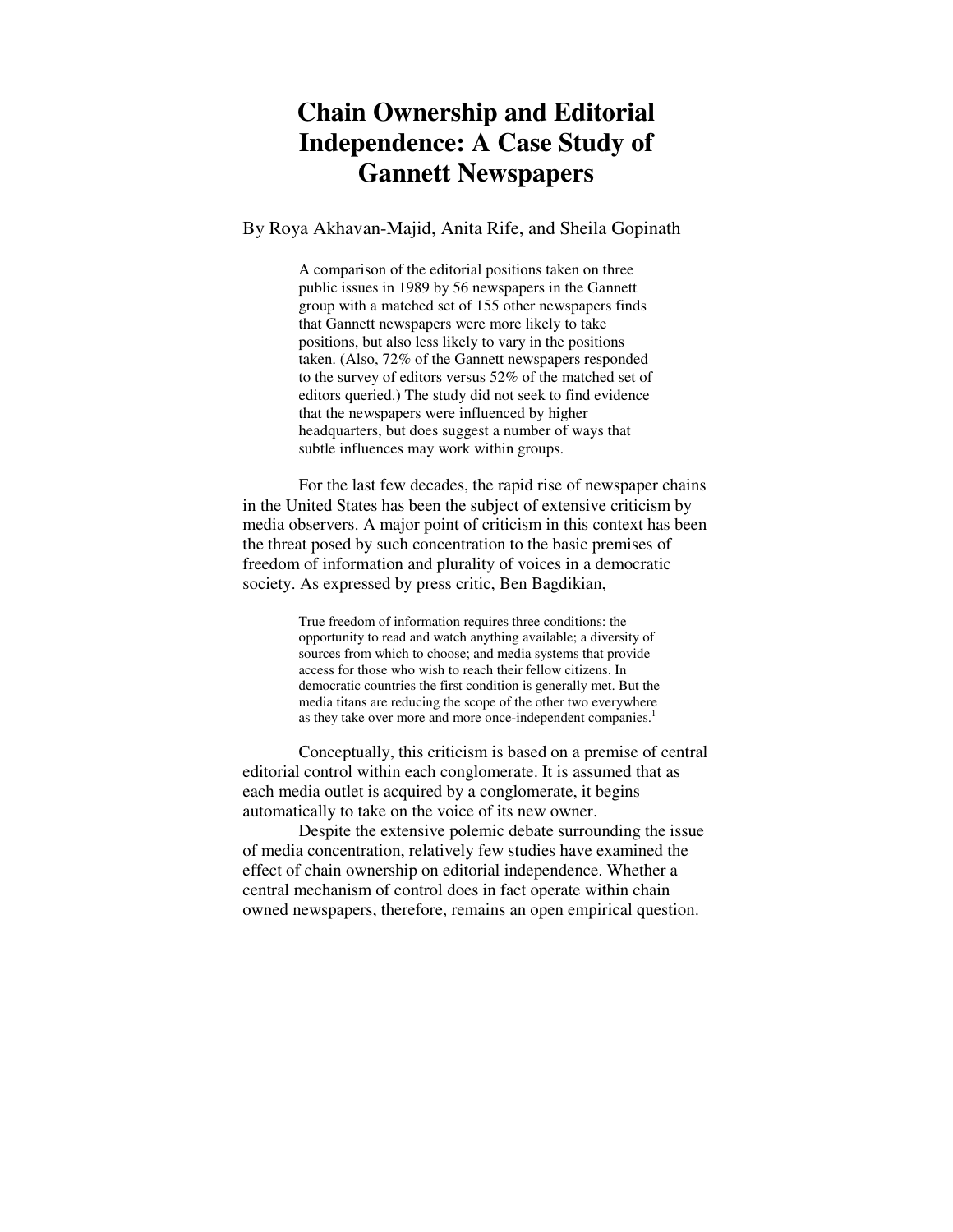Before an answer to this question can be attempted, however, it is important to distinguish four types of editorial control: potential, actual, direct, and indirect.

Obviously, at the "potential" level, control by the ultimate owner of a newspaper chain cannot be ruled out. By its nature, ownership implies potential, if not actual, control. This is the reason why a major study of chain owned newspapers in Canada, for example, while not finding any uniformity in news themes among the papers studied, still concluded:

> At present, there is no way of ensuring that those who own large segments of the Canadian newspaper industry will not use that power to mold Canadian opinion to their own advantage.<sup>2</sup>

Given the ever-present potential for control implied by the fact of ownership, empirical demonstrations of the absence of editorial interference at a particular point in time are unlikely to fully alleviate the concern regarding future control. For the majority of the critics, the anecdotal instances in which such potential for control has actually materialized provide ample evidence of the dangers of concentrated ownership.

In an effort to respond to this concern, large chains, among them Gannett and Knight-Ridder in the United States, have taken every opportunity to reaffirm their policy of non-interference and their commitment to maintaining the diversity and autonomy of their affiliated newspapers. Gannett's current (1988) Annual Report, for example, displays the following statement on its cover page: "Diversity is strength. By encouraging and expecting a mix of opinions, backgrounds, sexes, races, and ideas Gannett improves results." Knight-Ridder attempts to alleviate fears of control by figuratively disputing the fact of ownership: "We bought them. But we don't own them."<sup>3</sup>

Such affirmations of a conscious commitment to diversity and editorial independence, however, do not rule out the possibility of potential control in case of a change in company policy, or of an indirect effect on editorial independence. That is, even in the absence of an intended direct control, chain ownership may set into motion a number of other mechanisms that could, either individually or collectively, lead to homogeneity in news and editorial content.

Addressing the continuing concern in the field regarding the impact of chain ownership, a number of non-systematic singlenewspaper case studies have focused on the question of what in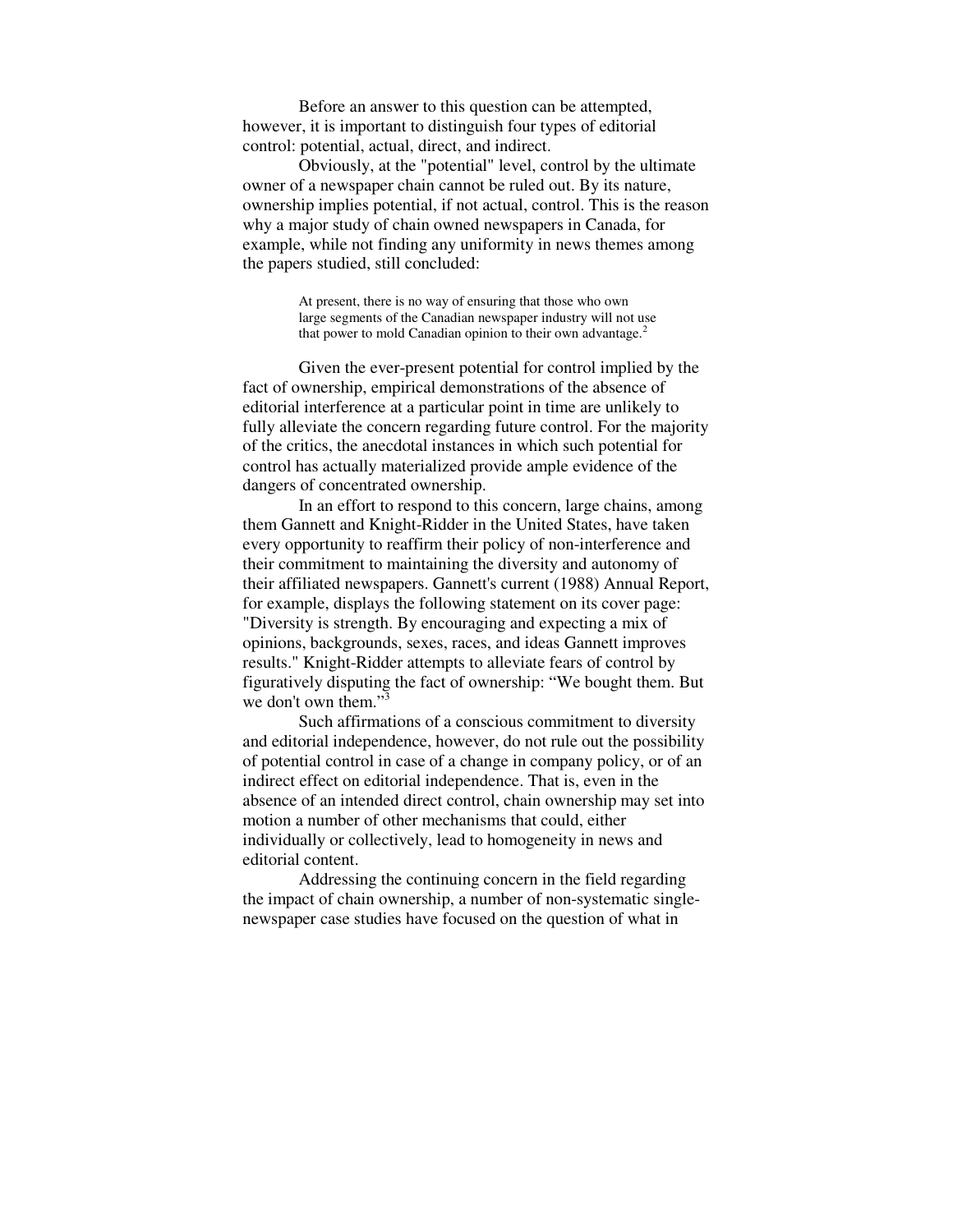general happens to a newspaper—including to its editorial policy once it is acquired by a chain. The preponderance of evidence produced by these individual case studies tends to support the assertion that the majority of U.S. chains do not openly interfere with the editorial policies of their member newspapers. In a collection of ten such studies of individual newspapers owned by Thomson, Knight-Ridder, McClatchy, Freedom, Scripps League, Hearst, Gannett, Worrell, Donrey, and Ingersoll, Loren Ghiglione concluded that "...virtually every group (except perhaps Freedom) leaves the editorial page policies to the local management."<sup>4</sup>

Notable exceptions to this rule do exist, however, as also indicated by the above study. Confirming the exception in the case of the Freedom Newspapers, for example, another study of three papers owned by Freedom, Thomson, and Gannett indicated an absence of direct editorial control in the cases of Thomson and Gannett, but a rather aggressive pursuit of local ideological indoctrination by the Freedom Newspapers.<sup>5</sup>

Aside from the Canadian study already cited, only four studies have systematically directly addressed the standardizing influence of chain ownership on news and editorial content. Of these four studies, two have focused primarily on homogeneity of news content, while the other two have addressed the question of editorial autonomy as reflected in political endorsement patterns of chain owned newspapers.

On the whole, the body of systematic study on the subject has produce mixed results. In their comparative study of three sets of morning and afternoon Louisiana newspapers, for example, Hicks and Featherstone found no significant duplication of content within the two sets of chain owned newspapers under study.<sup>6</sup> A more recent case study by Glasser, Allen, and Blanks, on the other hand, found extensive uniformity in the "news play" given to the Gary Hart story within the Knight-Ridder group.<sup>7</sup> In their study of editorial page presidential endorsements during the 1960-1972 period, Wackman et. al. found a high degree of homogeneity in the endorsement patterns of chain-owned newspapers.<sup>8</sup> This finding was replicated by the Gaziano for the 1972-1988 period.<sup>9</sup>

If a mechanism of control does in fact operate within newspaper chains to produce uniformities in news play and political endorsements, that mechanism of control may also be expected to lead to uniformity in the editorial positions taken by chain-owned newspapers on major national issues.<sup>10</sup> Any tendency on the part of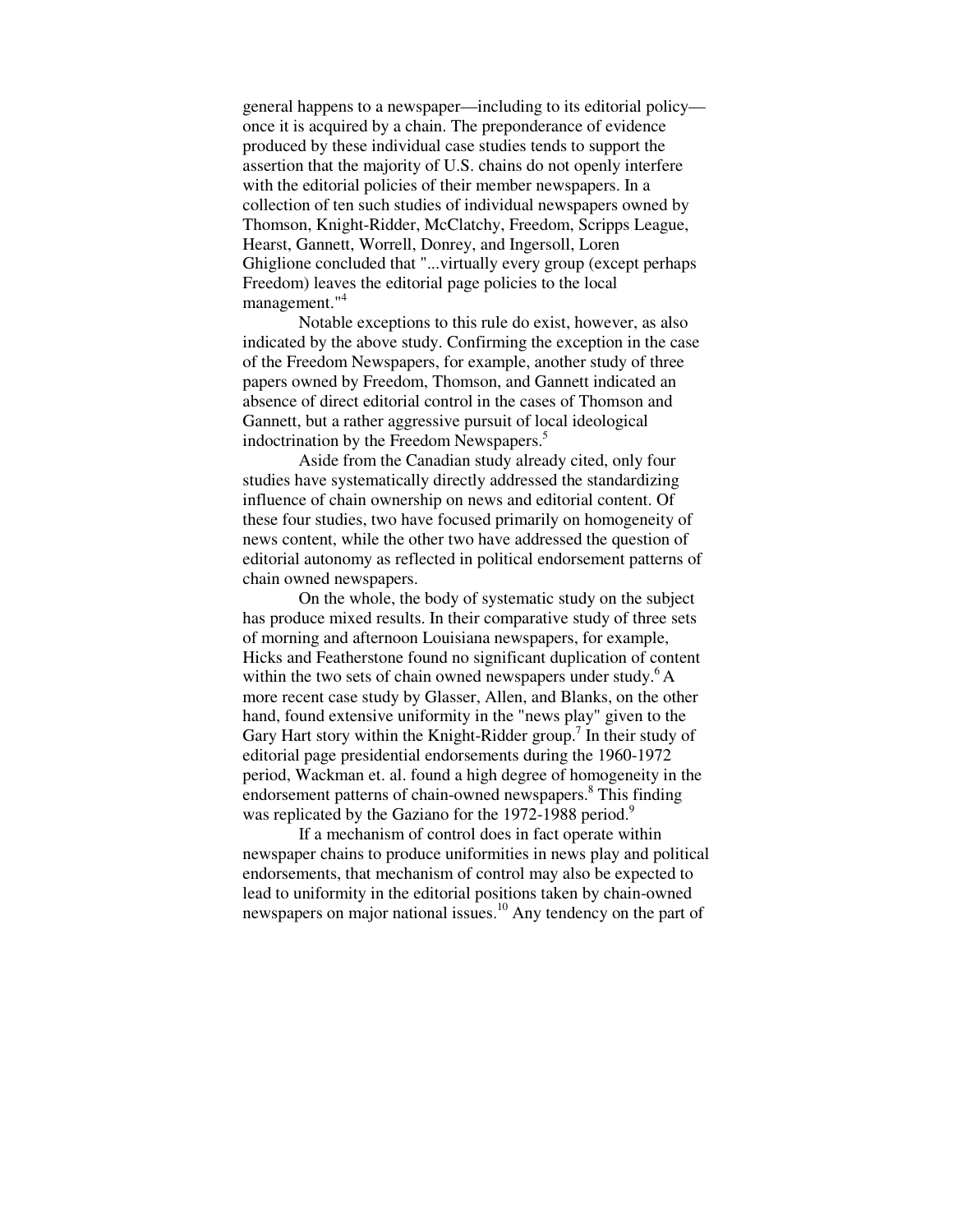large newspaper chains to orchestrate editorial opinion on national issues would seem to represent one of the most serious threats posed by chain ownership to freedom of information in a democratic society.

This study seeks to address the effect of chain ownership on editorial independence by examining the level of variation in the editorial positions taken by the Gannett chain on several national political issues. A nation-wide sample of non-Gannett papers provides the basis for comparison.

The selection of Gannett was based, first on its size. With a total circulation of close to six million  $(5,887,787)^{11}$  Gannett represents, by far, the largest and potentially most powerful media conglomerate in the United States. Second, Gannett has been the nation's most vocal chain in proclaiming its commitment to editorial autonomy for its group-owned newspapers. Both of these characteristics make Gannett an appropriate candidate for study.

Based on the findings of two previous studies on the editorial page endorsements of chain papers, it was hypothesized that:

> H: As compared with a nationwide sample of non-Gannett newspapers, the Gannett papers will tend to reflect a higher level of uniformity in editorial positions taken on major national issues.

*Sampling.* The Gannett sample included all Gannett daily papers in the U.S. for which addresses were available  $(N=78)$ . The latest list, as of 10/6/89 obtained from Gannett itself, listed a total of 80 daily newspapers in the United States.<sup>12</sup>

A nationwide non-Gannett sampling frame was developed using the 1989 *Editor and Publisher International Yearbook* and the 1989 *Gale Directory of Publications.* Matched with the Gannett sample in terms of publication schedule (daily), range of town sizes  $(20,000 \text{ plus})$ ,  $^{13}$  and general geographic dispersion (coast to coast), the non-Gannett sampling frame represented one daily newspaper from every U.S. town of 20,000 or more population. Whenever there was more than one daily in the same town, one of them was drawn randomly to be included in the sampling frame. This procedure yielded a total of 654 daily newspapers for the non-Gannett sampling frame. A random sample of 300 non- Gannett newspapers was then drawn from this sampling frame to provide the point of comparison for the study.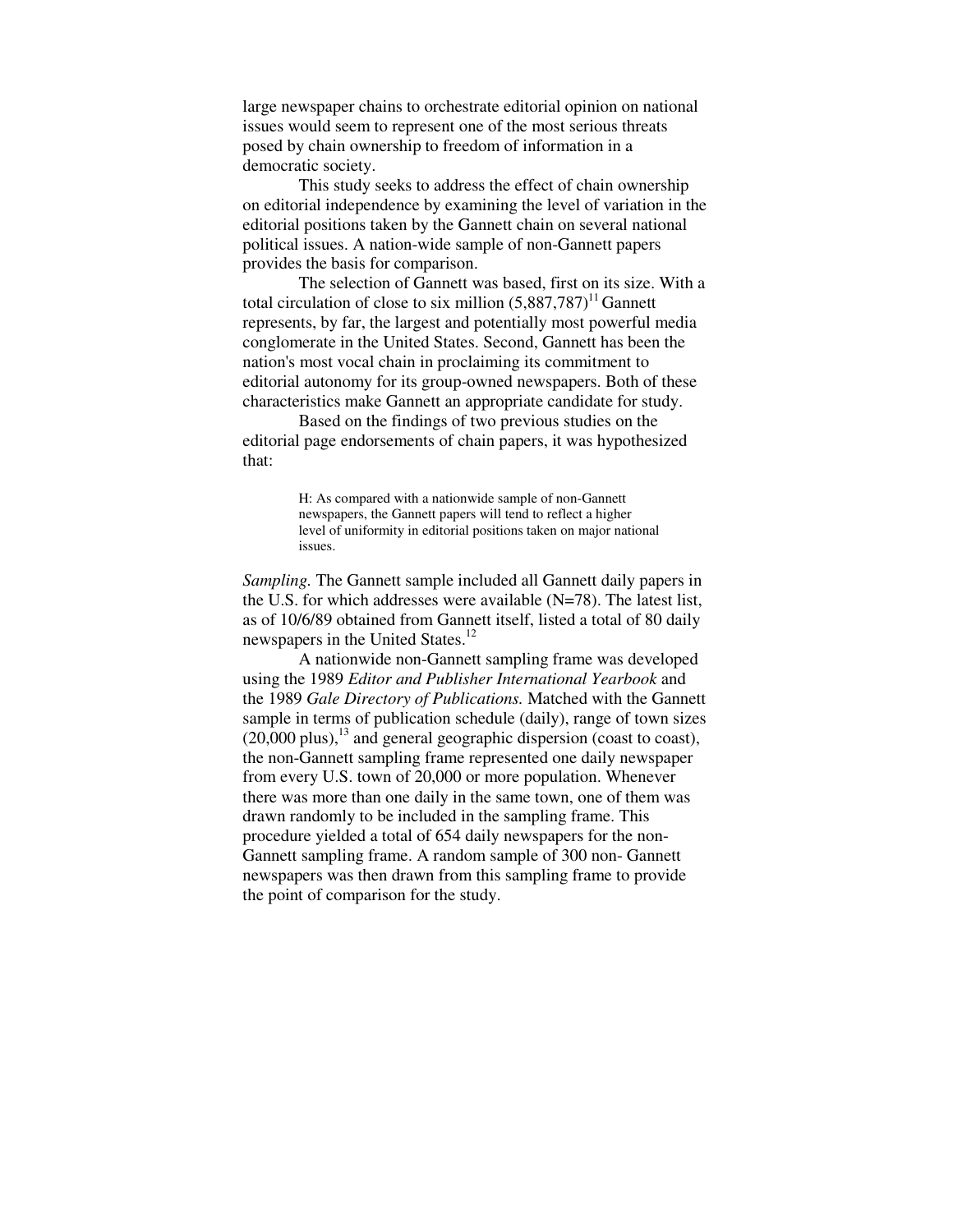#### **Procedure**

In order to assess the uniformity of editorial positions, it was first necessary to identify a set of controversial national issues prominent enough to have been carried by the variety of newspaper types (i.e., small town, regional, and national) represented within the Gannett chain. A preliminary examination of editorials carried in 1989 by a number of small town, regional, and national newspapers identified several issues of this type. The final decision as to which issues to include in the study was based on the level of controversy associated with the issue and the extent to which it lent itself to taking a clear-cut editorial position.<sup>14</sup> Among the several controversial issues identified,<sup>15</sup> three seemed to meet both of these requirements. These were:

1. The nomination of Senator John Tower for the position of Secretary of Defense by President Bush,

2. The Supreme Court Affirmative Action decision, known as the Richmond Set-Aside case, in which the court removed the requirement to set aside 30% public works contracts for minorities, and

3. The Supreme Court Webster decision giving the jurisdiction on abortion to individual states.

A mail questionnaire was then designed and sent to the editors of the Gannett and non-Gannett newspapers in our sample, asking them to indicate the editorial position taken by their newspaper on each of the three issues under study.<sup>16</sup> The choices included with each item were:

a) Did not carry an editorial on this issue.

b) Supported the nomination (or decision).

c) Opposed the nomination (or decision).

d) Other (please explain).

After two mailings, a total of 56 Gannett and 155 non-Gannett newspapers responded to the survey. These figures reflect a 72% response rate for the Gannett and a 52% response rate for the non-Gannett newspapers.<sup>17</sup>

#### **Results**

Because the survey contained an "other" option, responses falling under that category needed to be properly classified before proceeding with the data analysis.<sup>18</sup> An examination of the explanations provided by the editors for the "other" category revealed the following pattern. In the case of the Tower nomination,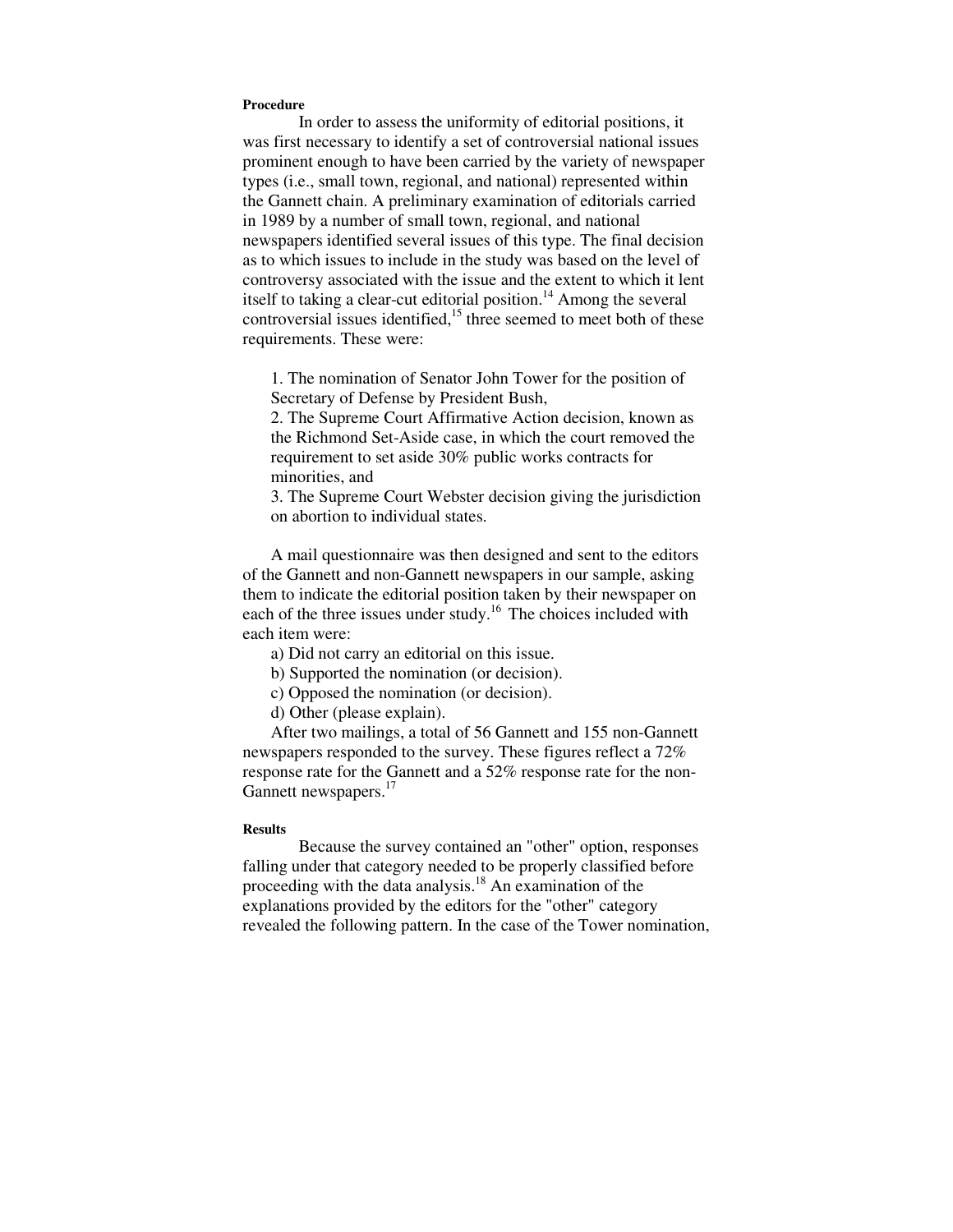the "other" category responses were either critical of Tower without making an overt statement regarding whether he should be confirmed (e.g., 'Tower should withdraw"), or commented on the process without taking a position (e.g., "decision showed that congress does have a role to play in appointments"). In the case of the Richmond Set-aside case, only one editorial fell under the "other" category and was non-committal. In the case of the Webster decision, again the "other" category responses were either highly critical of the decision (e.g., "Webster weaves a crazy quilt"), or took the explanation approach to editorial writing, explaining the decision and how it might impact the relevant laws within the state in which the newspaper was published (e.g., "the decision...is not likely to alter state laws"). None of the responses in the "other" category reflected a supportive position.

After determining the pattern of responses in the "other" category, the editorial positions taken by the Gannett and non-Gannett papers were analyzed in two ways. At one level of analysis, in the Tower nomination and Webster decision cases the "critical" category was collapsed with the "opposed" to create a new "opposed/critical" category. The few responses falling under the "other" category which did not reflect a specific editorial position were excluded from the editorial position analysis. At another level of analysis, only the original "opposed" and "supported" positions were analyzed and all other responses falling under the "other" category were excluded from the analysis.<sup>19</sup>

The comparison of the editorial positions taken by the Gannett papers with those taken by the non-Gannett papers showed a high level of homogeneity within the chain and significant differences between the Gannett and non-Gannett papers.

First, the Gannett papers were significantly more likely to carry editorials on each of the three issues than the non-Gannett papers.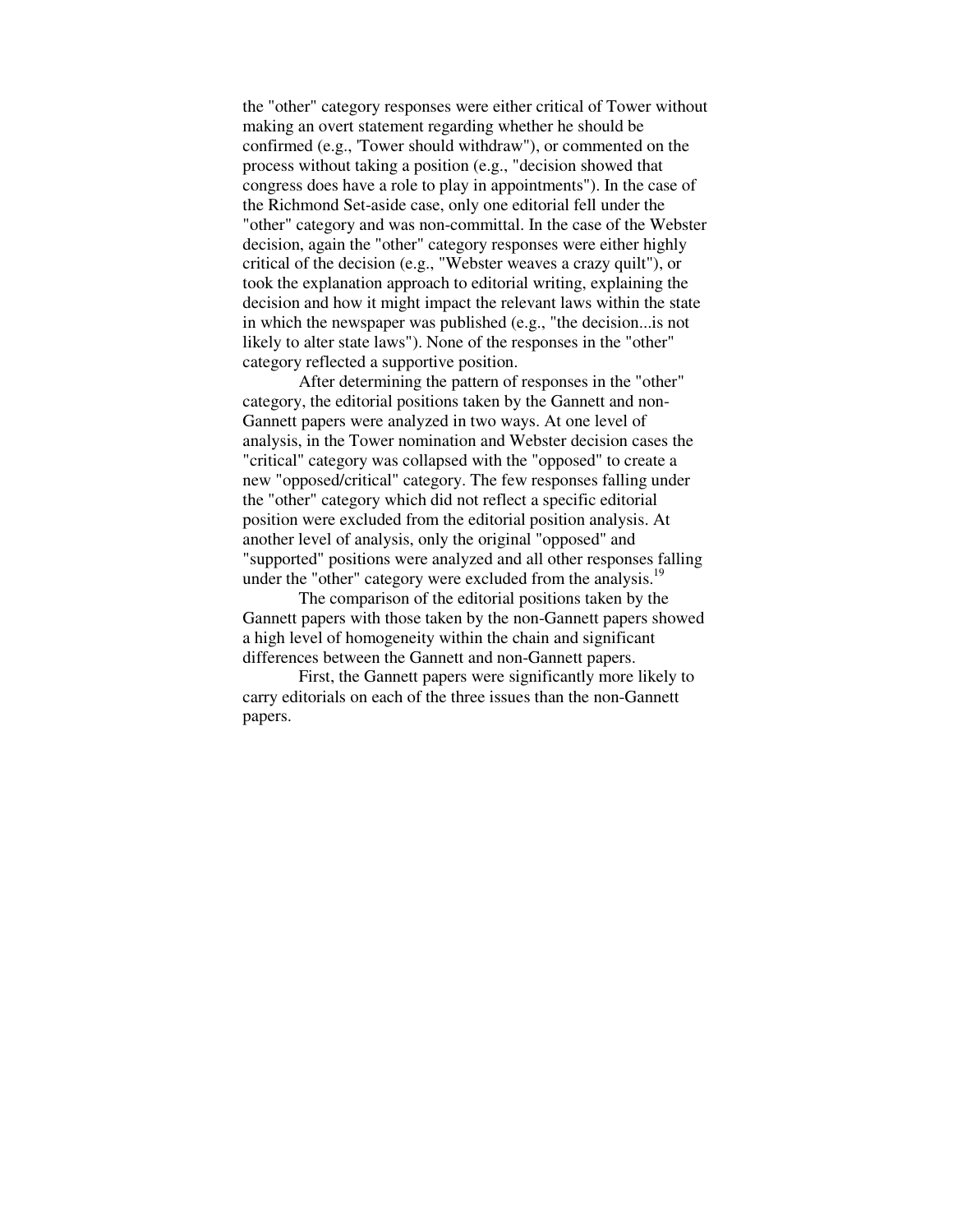#### Table 1

Percentage of papers carrying editorials on Tower nomination by type of ownership

| Gannett                           | Non-Gannett |
|-----------------------------------|-------------|
| 91.1%                             | 68.4%       |
| (51)                              | (106)       |
| 8.9%                              | 31.6%       |
| (5)                               | (49)        |
| $N = 56$                          | $N = 155$   |
| $x^2 = 11.11$ ; df = 1; p < 0.001 |             |
|                                   |             |

Table 2 Percentage of papers carrying editorials on Richmond-Set-aside by type of ownership

|               | Gannett       | Non-Gannett   |
|---------------|---------------|---------------|
| Editorials    | 53.6%<br>(30) | 37.8%<br>(60) |
| No editorials | 46.4%<br>(26) | 61.3%<br>(95) |
|               | $N = 56$      | $N = 155$     |

 $x^2 = 3.71$ ; df = 1; p < 0.1

#### Table 3 Percentage of papers carrying editorials on the Webster decision by type of ownership

|               | Gannett       | Non-Gannett   |
|---------------|---------------|---------------|
| Editorials    | 73.2%<br>(41) | 58.1%<br>(90) |
| No editorials | 26.8%<br>(15) | 41.9%<br>(65) |
|               | $N = 56$      | $N = 155$     |

 $X^2 = 4.01$ ; df = 1; p < 0.05

Second, the Gannett papers appeared almost unanimous in their opposition to or criticism of the Tower nomination (87.8%), the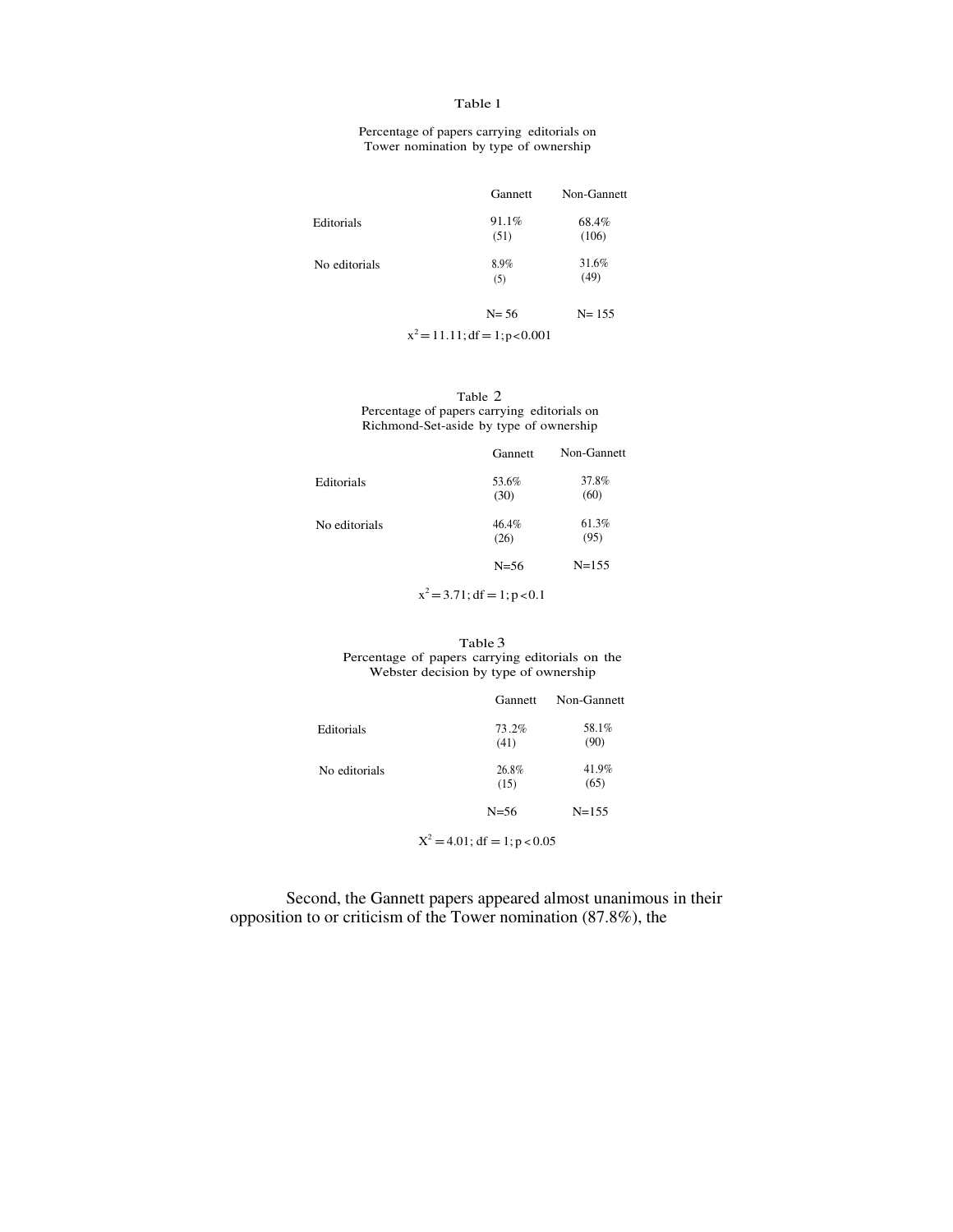Richmond Set-aside decision (82.8%), and the Webster decision (92.1%). These figures stand in significant contrast to 67.6% opposition to/criticism of the Tower nomination, 51.7% opposition to the Richmond-Set aside decision, and 74.4 % opposition to/criticism of the Webster decision among the non-Gannett papers.

#### Table 4 Position on Tower nomination by type of ownership

|                  | Gannett       | Non-Gannett   |
|------------------|---------------|---------------|
| Supportive       | 12.2%<br>(6)  | 32.4%<br>(34) |
| Opposed/Critical | 87.8%<br>(43) | 67.6%<br>(71) |
|                  | $N=49$        | $N = 105$     |
| $\sim$           |               |               |

 $x^2 = 7.0$ ; df=1; p < 0.01

Note: The "Critical category comprised 4% of the response (i.e., 2 out of the 49) for Gannett and 2.8% of the responses (i.e., 3 out of 105) for the non-Gannett papers. The difference between the two groups of papers is significant at the .01 level whether the "Critical responses are collapsed with the "Opposed or not  $(X^2=6.93)$ .

#### Table 5 Position on Richmond-Set-aside by type of ownership

|            | Gannett       | Non-Gannett   |
|------------|---------------|---------------|
| Supportive | 17.2%<br>(5)  | 48.3%<br>(29) |
| Opposed    | 82.8%<br>(24) | 51.7%<br>(31) |
|            | $N=29$        | $N=60$        |

 $X^2 = 8.0; df = 1; p < 0.01$ 

Table 6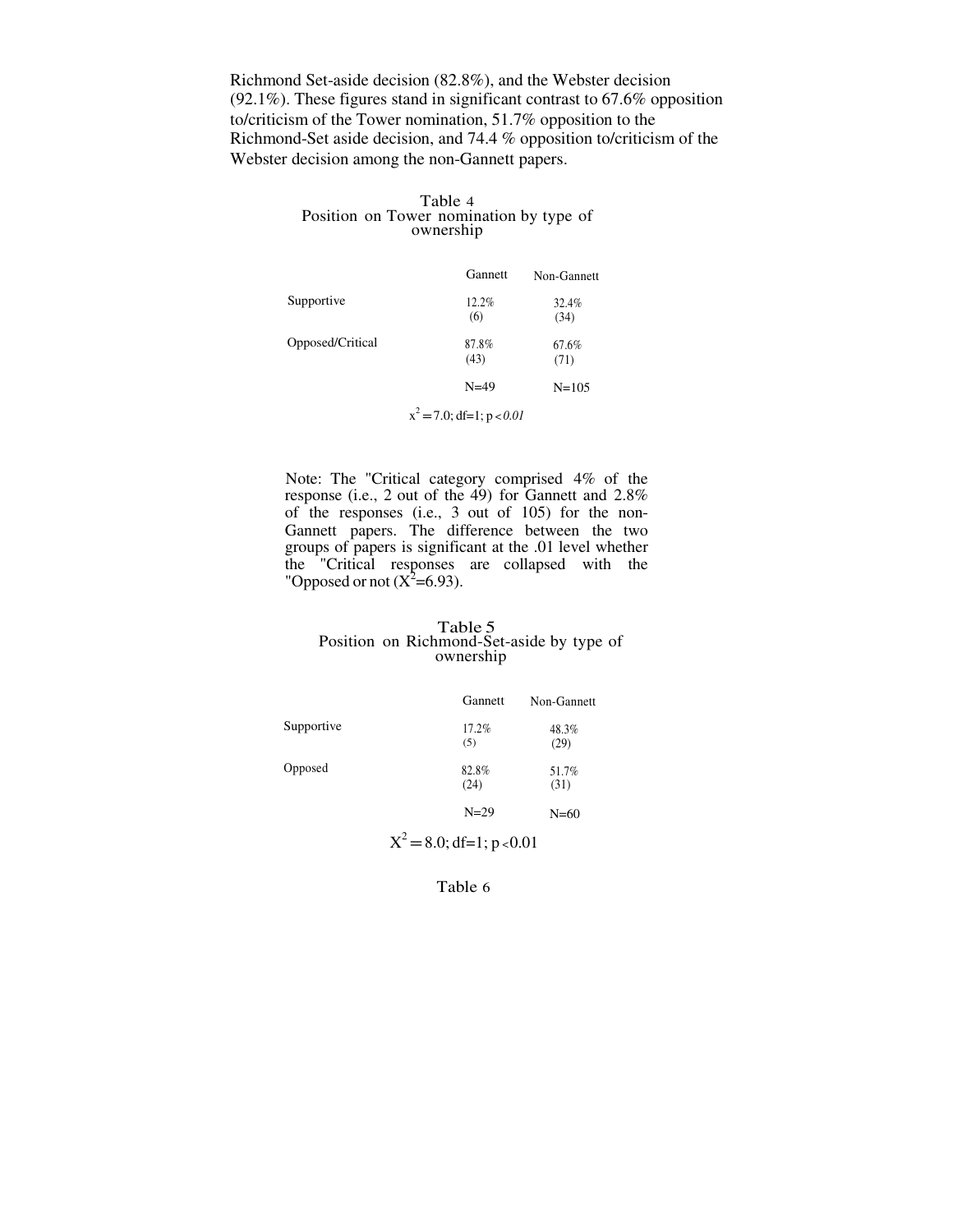#### Position on the Webster decision by type of ownership

|                  | Gannett       | Non-Gannett   |
|------------------|---------------|---------------|
| Supportive       | 7.9%<br>(3)   | 25.6%<br>(20) |
| Opposed/Critical | 92.1%<br>(35) | 74.4%<br>(58) |
|                  | $N = 38$      | $N = 78$      |

$$
X^2 = 5.0; df=1; p<0.05
$$

Note: The "Critical" category comprised 26.4% of the responses (i.e., 10 out of the  $38$ ) in the case of Gannett, and 7.7% of the responses (i.e., 6 out of the 78) in the case of the non-Gannett papers. The difference between the two papers on the "Opposed" position alone (without collapsing it with the "Critical category) is significant only at the .068 level  $(X^2)$  $=3.31$ ).

Third, as also may be inferred from above, the Gannett papers showed a consistent pattern of opposition across all three issues, while the non-Gannett papers were far less consistent. The mean conformity to the Gannett pattern was 1.8 for the Gannett papers and 1.0 for all non-Gannett papers. The difference is significant at the .0001 level. $^{20}$ 

#### **Discussion**

These results suggest that a homogenizing effect on editorial position and policy results from chain ownership. The outstanding question, however, concerns the process through which such uniformity results.

Previous studies of the homogenizing effects chain ownership have speculated about a number of factors that may be responsible for the uniformities found in news and editorial content of chain owned papers even in the absence of direct controls. Among the possible sources of uniformity suggested by previous research are hiring practices, i.e., the tendency to hire "like-minded" editors who then go on to make similar editorial decisions; $^{21}$  management procedures, ranging from Management by Objective (MBO) techniques<sup>22</sup> to the use of computerized information systems; peer pressure, ranging from socialization in the newsroom to the "arterial effect" discussed by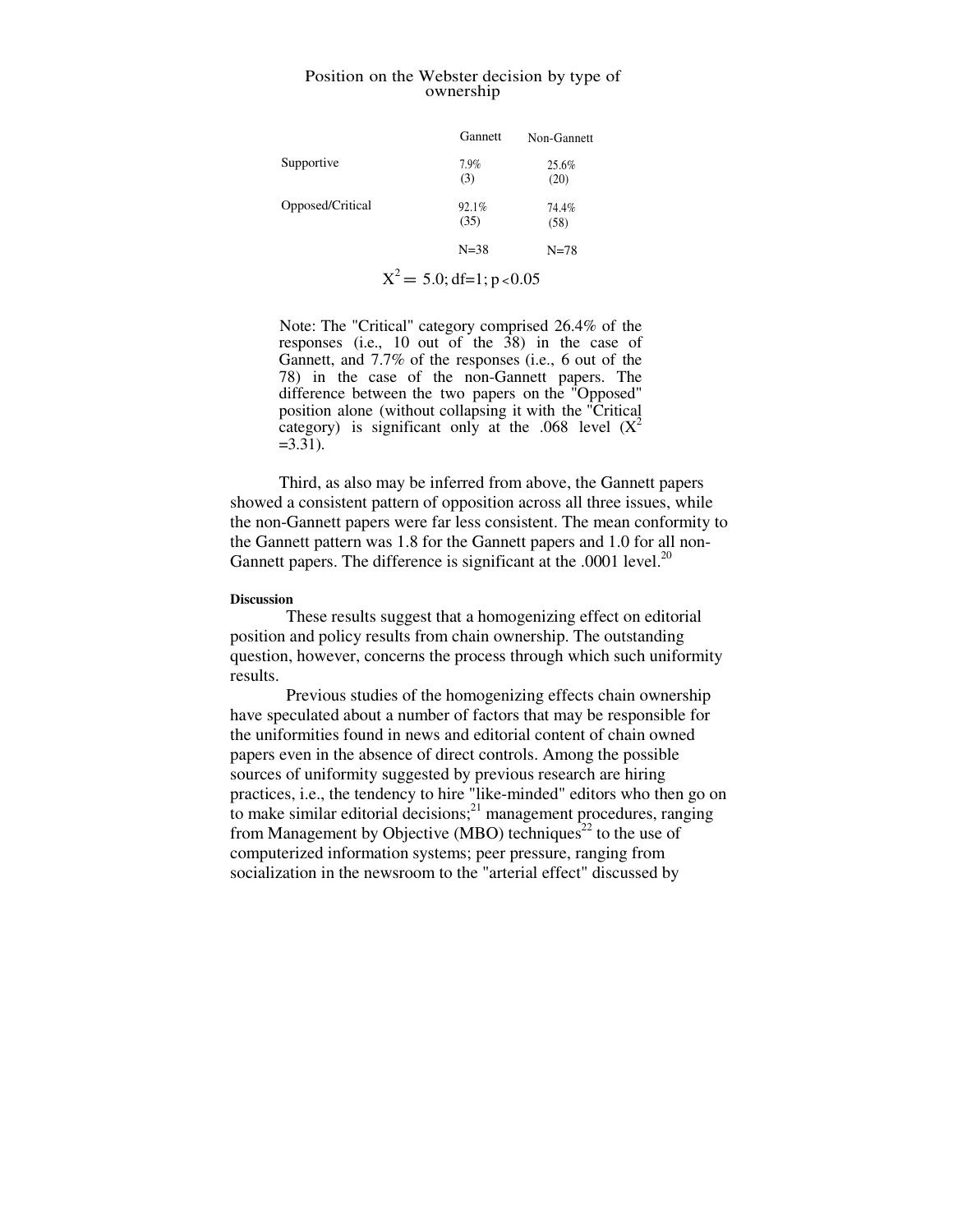Breed; $^{23}$  and similarity in news sources, such as that resulting from subscription to the group-owned wire service. $24$ 

This analysis suggests a homogenizing mechanism may operate within the chain-owned papers examined in this study, producing a high level of uniformity in their editorial positions on controversial political issues.<sup>25</sup> Other studies, focusing on a different set of issues and other newspaper chains, however, are needed before such a homogenizing effect can be generalized across all newspaper chains. In addition, future research needs to focus on illuminating the specific mechanisms of indirect control which work to bring about uniformity in editorial posture within chains, despite efforts on the part of their owners to preserve local editorial autonomy.

 $\overline{a}$ 

<sup>&</sup>lt;sup>1</sup>Ben Bagdikian, "The Lords of the Global Village," *The Nation*, June 12, 1989, p. 812.

<sup>2</sup> Ronald Wagenberg and Walter Soderlund, "The Influence of Chain Ownership on Editorial Comment in Canada," *Journalism Quarterly,* 52: 93-98 (Spring 1975)

<sup>3</sup> *Columbia Journalism Review,* March/April 1987, p. 17

<sup>4</sup> Loren Ghiglione, ed., *The Buying and Selling of America's Newspapers,* (Indianapolis: R.J. Berg and Company, 1984), p. xii. 5 Gary Logan, Tom Korosec, and Joanne Jones, "A Libertarian Direction," *The Quill,* July/August 1980. Janet Higbie, Mary Farrell and Robert Potter, "An Emphasis on the Bottom Line," *The Quill*, July/August 198; and William Ruberry, Diana Tomb, and Ben Read, "Improvement at the Risk of Being Bland," *The Quill,* July/August 1980.

<sup>6</sup> Ronald Hicks and James Featherstone, "Duplication of Newspaper Content in Contrasting Ownership Situations," *Journalism Quarterly,* 55: 549-553 (Autumn 1978).

<sup>7</sup> Theodore Glasser, David Allen, and Elizabeth Blanks, "The Influence of Chain Ownership on News Play: A Case Study," *Journalism Quarterly,* 66: 607-614 (Autumn 1989).

<sup>8</sup> Daniel Wackman, Donald Gillmor, Cecilie Gaziano and Everette Dennis, "Chain Newspaper Autonomy as Reflected in Presidential Campaign Endorsements," *Journalism Quarterly,* 52: 411-419 (Autumn 1975).

<sup>9</sup> Cecilie Gaziano, "Chain Newspaper Homogeneity and Presidential Endorsements, 1971-1988," *Journalism Quarterly,* 66: 836-45, (Winter 1989). This recent 1989 replication of the earlier Wackman et. al. study by Gaziano found a relative decrease in the overall level of homogeneity in endorsements.

<sup>&</sup>lt;sup>10</sup> See Ben Bagdikian, "The American Newspaper is Neither Telegram, Examiner, Observer, Monitor, Mirror, Ledger, Bulletin, Register, Chronicle, Gazette, Nor Herald of the Day's Events," *Esquire,* March 1967, pp 134-8.

<sup>11</sup> John Bustema, "Trends in Daily Newspaper Ownership," *Journalism Quarterly,* 64: 831-38 (Winter 1988).

<sup>&</sup>lt;sup>12</sup> Although Gannett owns papers in Guam and Virgin Islands, these were excluded from the sample.

<sup>&</sup>lt;sup>13</sup> Almost all Gannett dailies are found in towns of 20,000 or more population.

<sup>&</sup>lt;sup>14</sup> Thus, an issue such as the Soviet withdrawal from Afghanistan, although widely editorialized on in 1989, did not qualify because almost all U.S. newspapers would be likely to support it. Similarly, an issue such as the Jim Wright ethics investigation did not qualify because it appeared to be too multi-faceted to lend itself to a clear-cut support/opposed position.

<sup>&</sup>lt;sup>15</sup> Aside from the Jim Wright ethics investigation and the Soviet withdrawal from Afghanistan, these included the Congressional pay raise and the Savings and Loan bail out.

<sup>&</sup>lt;sup>16</sup> Initially, we intended to conduct a content analysis to determine each newspaper's position on the above issues. After some deliberation, however, we decided that a survey of the pertinent editors would better serve the purposes of out study for two reasons. First, given the inaccessibility through the library system of the majority of the 378 papers we intended to study, clippings would need to be requested from the newspapers. This we predicted, would greatly reduce our response rate. Second, we felt that even after obtaining the editorials, our judgment as to whether an editorial reflected a position of support or opposition on an issue would not necessarily be more valid than the self-report by the editor who wrote it.